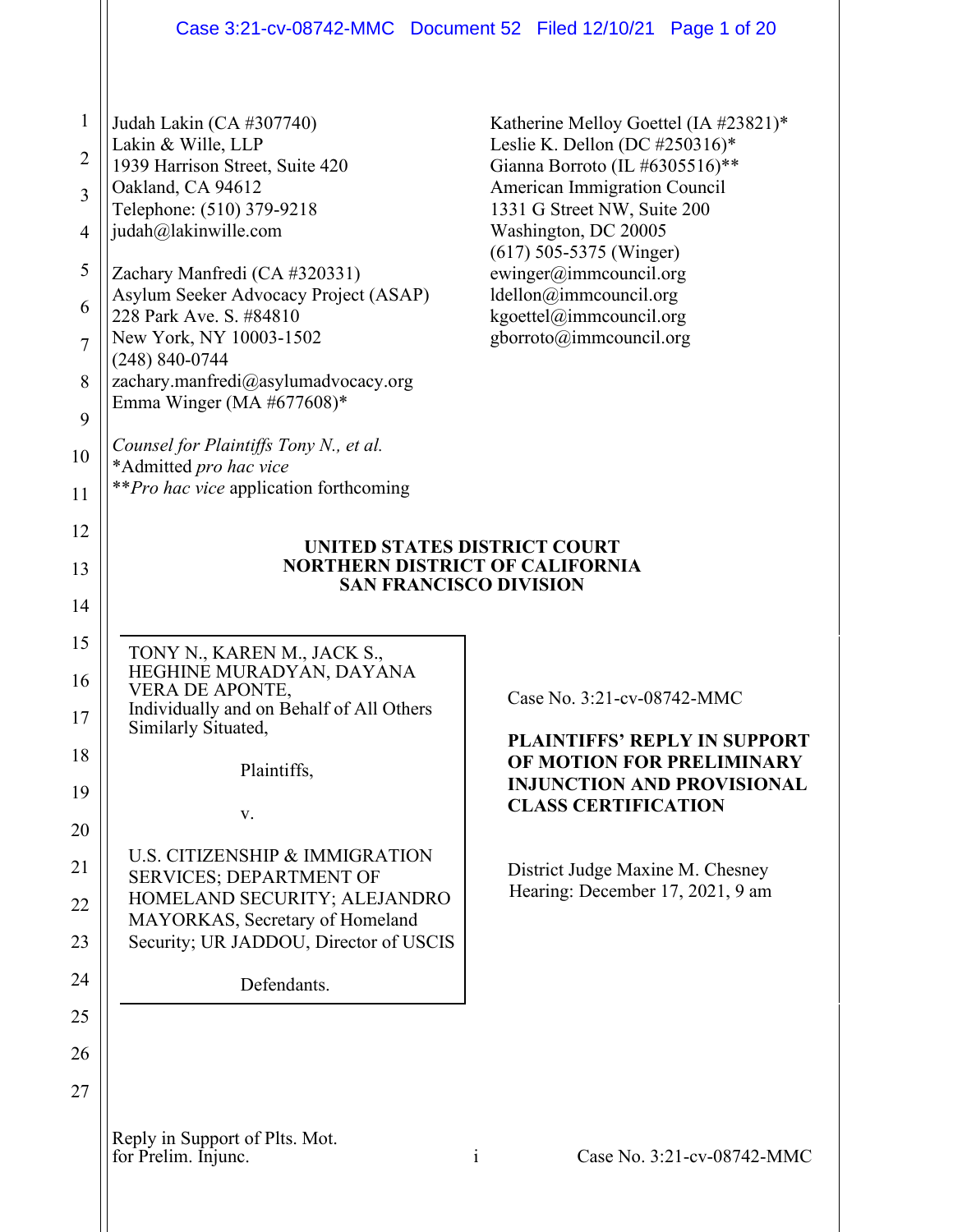|                     | Case 3:21-cv-08742-MMC  Document 52  Filed 12/10/21  Page 2 of 20                         |  |  |  |
|---------------------|-------------------------------------------------------------------------------------------|--|--|--|
| 1<br>$\overline{2}$ | <b>TABLE OF CONTENTS</b>                                                                  |  |  |  |
| 3                   |                                                                                           |  |  |  |
| $\overline{4}$      | L                                                                                         |  |  |  |
| 5                   | A. Plaintiffs and Class Members Are Severely Harmed by USCIS' Delays1                     |  |  |  |
| 6                   | B. Plaintiffs Tony N., Dr. Muradyan, and Jack S.'s Claims On Behalf of                    |  |  |  |
| 7                   | C. Plaintiffs Are Likely to Win on the Merits and the Law and Facts Clearly Favor         |  |  |  |
| 8                   |                                                                                           |  |  |  |
| 9                   | 2.                                                                                        |  |  |  |
|                     | $\mathbf{3}$ .                                                                            |  |  |  |
| 10                  | $\overline{4}$ .                                                                          |  |  |  |
| 11                  | D. The Balance of the Equities and Public Interest Favor Preliminary Injunctive           |  |  |  |
| 12                  |                                                                                           |  |  |  |
| 13                  |                                                                                           |  |  |  |
| 14                  |                                                                                           |  |  |  |
| 15                  |                                                                                           |  |  |  |
| 16                  |                                                                                           |  |  |  |
| 17                  |                                                                                           |  |  |  |
| 18                  |                                                                                           |  |  |  |
| 19                  |                                                                                           |  |  |  |
| 20                  |                                                                                           |  |  |  |
| 21                  |                                                                                           |  |  |  |
| 22                  |                                                                                           |  |  |  |
| 23                  |                                                                                           |  |  |  |
| 24                  |                                                                                           |  |  |  |
| 25                  |                                                                                           |  |  |  |
| 26                  |                                                                                           |  |  |  |
| 27                  |                                                                                           |  |  |  |
|                     | Reply in Support of Plts. Mot.<br>ii<br>for Prelim. Injunc.<br>Case No. 3:21-cv-08742-MMC |  |  |  |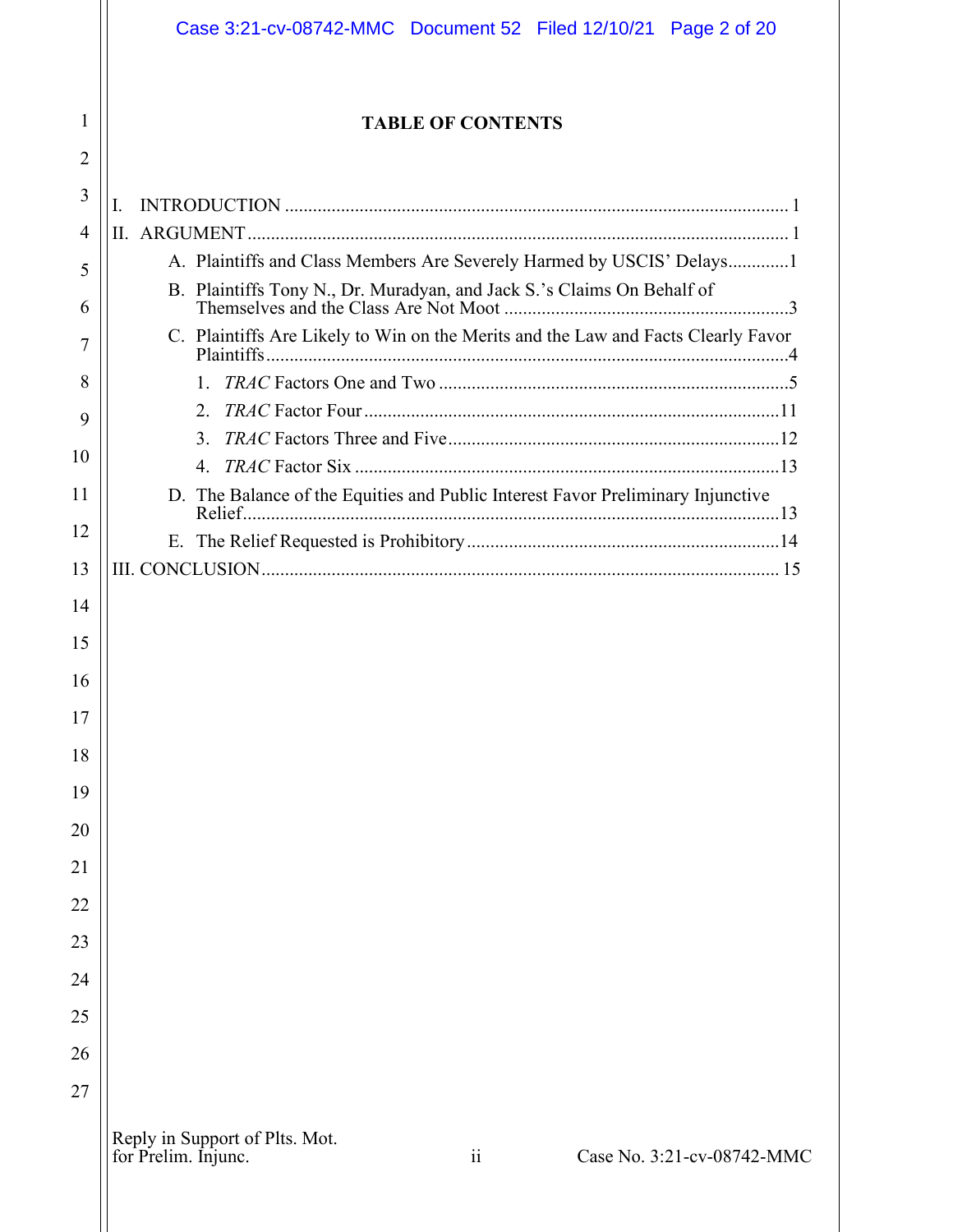## **TABLE OF AUTHORITIES**

# $\frac{3}{3}$  **Cases**

1

| J              | Allentown Mack Sales & Serv., Inc. v. Nat'l Labor Rels. Bd., 522 U.S. 359 (1998) 9                      |  |  |
|----------------|---------------------------------------------------------------------------------------------------------|--|--|
| $\overline{4}$ |                                                                                                         |  |  |
| 5              |                                                                                                         |  |  |
| 6              | Barrios Garcia v. U.S. Dep't of Homeland Sec., 14 F.4th 462 (6th Cir. 2021) 12                          |  |  |
| $\tau$         |                                                                                                         |  |  |
| 8              |                                                                                                         |  |  |
| 9              |                                                                                                         |  |  |
| 10             |                                                                                                         |  |  |
| 11             |                                                                                                         |  |  |
| 12             | Encino Motorcars, LLC v. Navarro, 579 U.S. 211, 136 S. Ct. 2117, 2125-26 (2016)  9                      |  |  |
| 13             |                                                                                                         |  |  |
| 14<br>15       | Latifi v. Neufeld,                                                                                      |  |  |
| 16             |                                                                                                         |  |  |
| 17             | Marlyn Nutraceuticals, Inc. v. Mucos Pharma GmbH & Co.,                                                 |  |  |
| 18             |                                                                                                         |  |  |
| 19             |                                                                                                         |  |  |
| 20             | Motor Vehicle Mfrs. Assn. of U.S., Inc. v. State Farm Mut. Auto. Ins. Co.,                              |  |  |
| 21             |                                                                                                         |  |  |
| 22             | Rosario v. U.S. Citizenship & Immigr. Servs.,                                                           |  |  |
| 23             |                                                                                                         |  |  |
| 24<br>25       |                                                                                                         |  |  |
| 26             |                                                                                                         |  |  |
| 27             |                                                                                                         |  |  |
|                | Reply in Support of Plts. Mot.<br>$\overline{111}$<br>Case No. 3:21-cv-08742-MMC<br>for Prelim. Injunc. |  |  |
|                |                                                                                                         |  |  |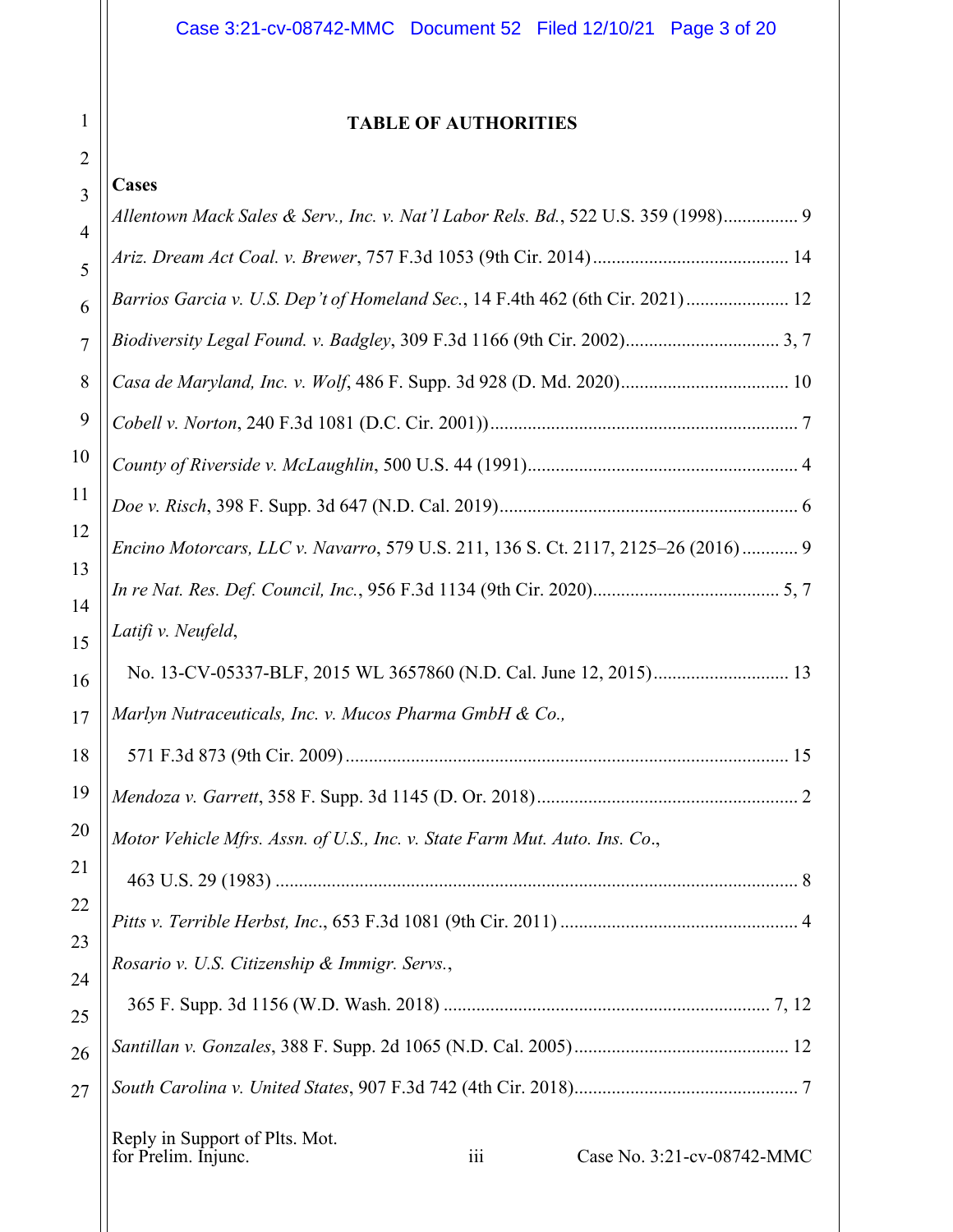## Case 3:21-cv-08742-MMC Document 52 Filed 12/10/21 Page 4 of 20

| 1              | Zhou v. FBI, No. 7-cv-238-PB, 2008 WL 2413896 (D.N.H. June 12, 2008) 14                                                                          |  |  |
|----------------|--------------------------------------------------------------------------------------------------------------------------------------------------|--|--|
| $\overline{2}$ | <b>Statutes</b>                                                                                                                                  |  |  |
| 3              |                                                                                                                                                  |  |  |
| $\overline{4}$ |                                                                                                                                                  |  |  |
| 5              |                                                                                                                                                  |  |  |
| 6              |                                                                                                                                                  |  |  |
| 7<br>8         |                                                                                                                                                  |  |  |
| 9              | <b>Regulations</b>                                                                                                                               |  |  |
| 10             |                                                                                                                                                  |  |  |
| 11             |                                                                                                                                                  |  |  |
| 12             | Fee Schedule and Changes to Certain Other Immigration Benefits, 84 Fed. Reg. 62280 (Nov.                                                         |  |  |
| 13             |                                                                                                                                                  |  |  |
| 14             | Removal of 30-Day Processing Provision for Asylum Applicant-Related Form I-765                                                                   |  |  |
| 15             | Employment Authorization Applications, 85 Fed. Reg. 37502 (June 22, 2020)  passim                                                                |  |  |
| 16             | Retention of EB-1, EB-2, and EB-3 Immigrant Workers and Program Improvements                                                                     |  |  |
| 17             | Affecting High-Skilled Nonimmigrant Workers, 81 Fed. Reg. 82398, 82405 (Nov. 18,                                                                 |  |  |
| 18             |                                                                                                                                                  |  |  |
| 19             | <b>Other Authorities</b>                                                                                                                         |  |  |
| 20             | Instructions for Form I-589, Application for Asylum and Withholding of Removal, 8 (Aug.                                                          |  |  |
| 21             | 25, 2020), https://www.uscis.gov/sites/default/files/document/forms/i-589instr.pdf  10                                                           |  |  |
| 22             | U.S. Gov't Accountability Off. (GAO), GAO-21-529, U.S. Citizenship and Immigration<br>Services: Actions Needed to Address Pending Caseload (Aug. |  |  |
| 23             |                                                                                                                                                  |  |  |
| 24<br>25       |                                                                                                                                                  |  |  |
| 26             |                                                                                                                                                  |  |  |
| 27             |                                                                                                                                                  |  |  |
|                | Reply in Support of Plts. Mot.<br>for Prelim. Injunc.<br>iv<br>Case No. 3:21-cv-08742-MMC                                                        |  |  |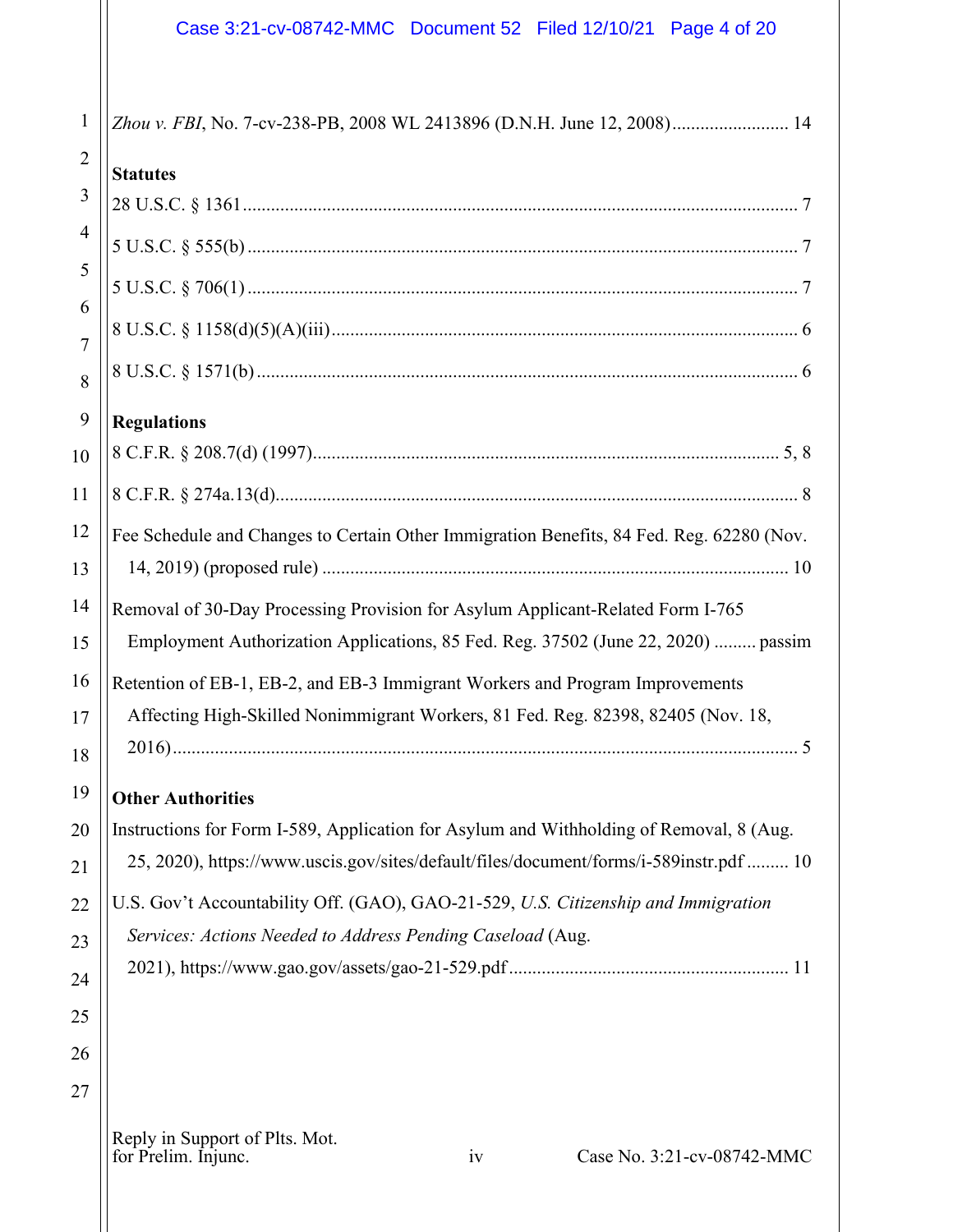### **PLAINTIFFS' REPLY IN SUPPORT OF MOTION FOR PRELIMINARY INJUNCTION AND PROVISIONAL CLASS CERTIFICATION**

#### <span id="page-4-0"></span>**I. INTRODUCTION**

Defendants do not dispute that USCIS is routinely failing to adjudicate EAD renewal applications for asylum seekers before their 180-day automatic extension expires and nor do they offer any time frame within which USCIS will adjudicate these applications. Rather they maintain, notwithstanding USCIS' own rulemaking to the contrary, that USCIS is under no obligation to avoid gaps in Plaintiffs' and class members' employment authorization by adjudicating their applications within the automatic extension. While Defendants dispute Plaintiffs' proposed "rule of reason," they offer no substitute rule. Rather, they provide a series of vague excuses that do not adequately explain the delays Plaintiffs challenge. And they belittle the severe harms Plaintiffs suffer as a result. But Defendants' arguments fail to refute that Plaintiffs and class members are entitled to a prohibitory (or in the alternative, a mandatory) preliminary injunction ordering that Defendants adjudicate EAD applications for asylum seekers within the [1](#page-4-3)80-day automatic extension.<sup>1</sup>

#### <span id="page-4-1"></span>**II. ARGUMENT**

#### **A. Plaintiffs and Class Members Are Severely Harmed by USCIS' Delays**

<span id="page-4-2"></span>Throughout their pleadings, Defendants minimize the harms Plaintiffs suffer as merely a "temporary loss of income." Dkt. 48 at 21. This is belied by the substantial record in this case. *See* Dkt. 17 at 22-29. The failure to timely adjudicate Plaintiffs' and class members' renewal applications has undermined their economic security, deprived them of professional opportunities, health insurance, and government identification, and caused

Reply in Support of Plts. Mot.<br>for Prelim. Injunc.

<span id="page-4-3"></span>

<sup>&</sup>lt;sup>1</sup> Plaintiffs will address Defendants' arguments regarding class standing, Dkt. 48 at 7-8, in their reply in support of class certification.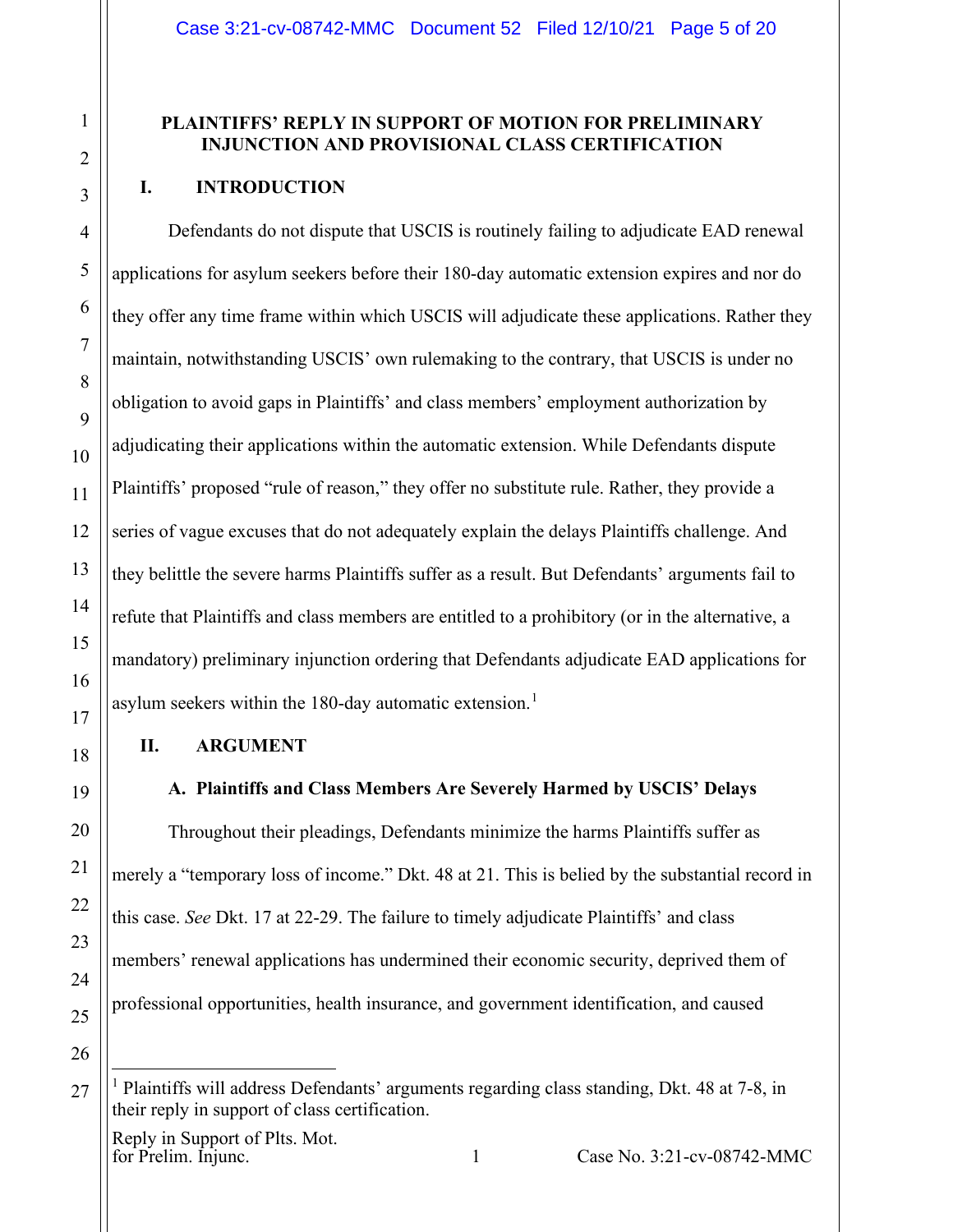significant mental health consequences. Although Plaintiffs need only show they are suffering from irreparable harm, *see infra* Part II.E, their injuries meet the standard of "extreme or very serious damage" required for a mandatory injunction.

Because many asylum seekers lack networks of support and financial resources, even brief gaps in employment will bring on a "cascade of negative consequences," including housing and food insecurity. Kafele Decl. ¶¶ 12-13, Dkt. 17-7; *see, e.g.*, Reddy Decl. ¶ 34, Dkt. 17-8 (discussing an asylum seeker's fear of losing their home due to delays); Karen M. Decl. ¶¶ 6, 9-10, Dkt. 17-4 (discussing inability to care for children and afford rent). For many Plaintiffs, the disruption in employment not only deprives them of a source of income but has major long-term professional consequences. *See* Vera De Aponte Decl. ¶¶ 11-12, Dkt. 17-6 (discussing risk of losing Medicaid provider number); Muradyan Decl. ¶¶ 11-12, Dkt. 17-3 (discussing potential loss of her medical licenses and the risk of being required to repeat a year of residency training); Gilbert Decl. ¶ 10, Dkt. 17-10 (describing a client who lost the OSHA and employer certification to operate a forklift); Reddy Decl. ¶ 33, Dkt. 17-8 (discussing a software engineer prevent from securing a new position).

Defendants also ignore the numerous non-economic harms that are not "incidental," Dkt. 48 at 24, but the direct result of losing work authorization, such as loss of eligibility for health insurance and government identification like drivers' licenses. <sup>[2](#page-5-0)</sup> *See* Gilbert Decl. ¶ 7; Sheridan Decl. ¶ 7; Kafele Decl. ¶¶ 12, 14. Without a driver's license, everyday tasks are often impossible, such as attending necessary prenatal appointments in her last month of

Reply in Support of Plts. Mot.<br>for Prelim. Injunc.

<span id="page-5-0"></span><sup>&</sup>lt;sup>2</sup> In arguing that Plaintiffs have not shown "extreme or very serious damage," Defendants mischaracterize the holding in *Mendoza v. Garrett*, 358 F. Supp. 3d 1145, 1181 (D. Or.

<sup>2018).</sup> The court did *not* hold that loss of drivers' licenses does not meet the harm threshold, but instead held that it could not remedy the harm because even if the court granted relief the plaintiffs' licenses would remain suspended for other reasons. *Id.*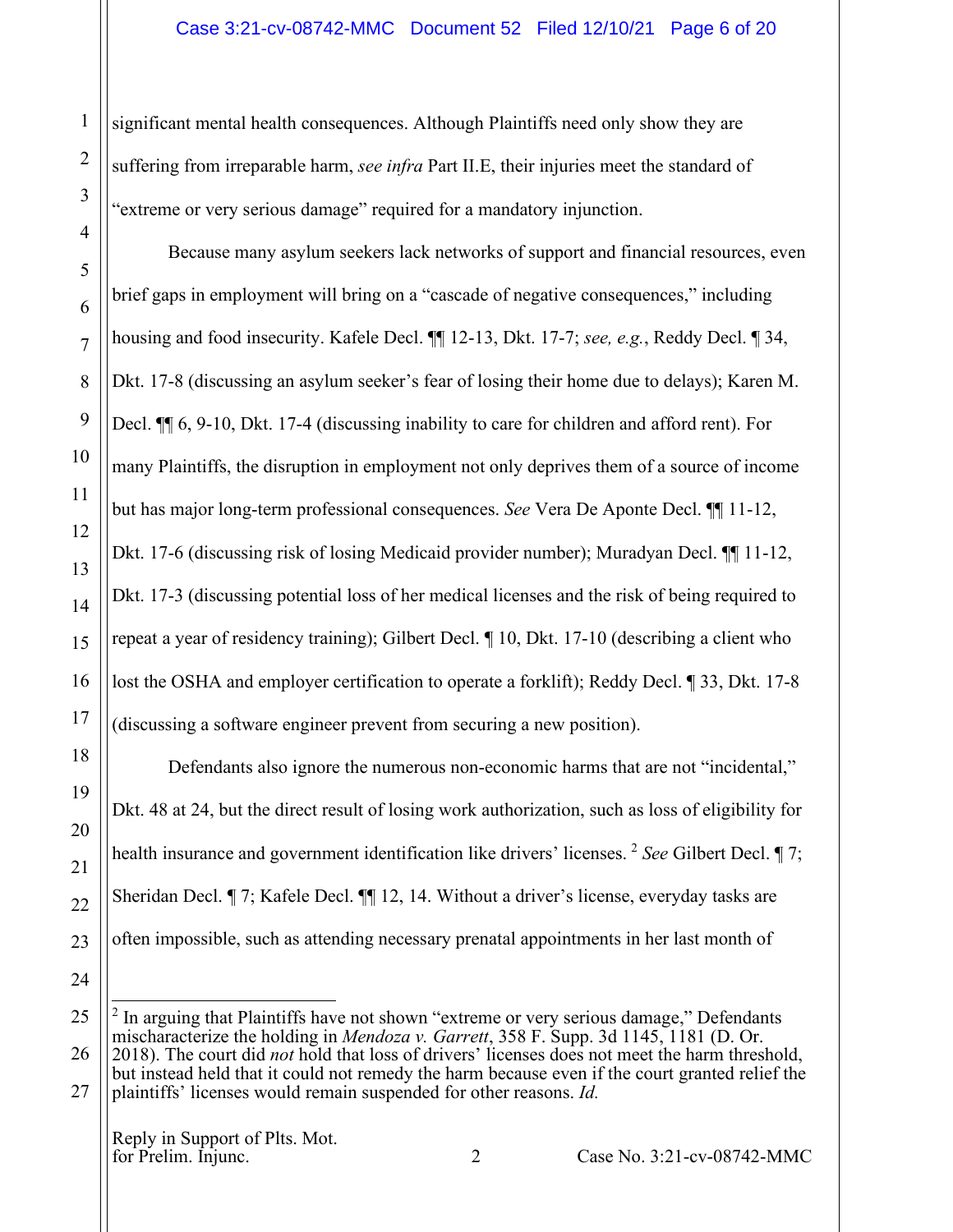pregnancy, in the case of Karen M., or assisting a partner with disabilities, in the case of Jack S. *See* Karen M. Decl. ¶¶ 9-10; Jack S. Decl. ¶ 16, Dkt. 17-5.

Defendants also fail to acknowledge the mental and emotional suffering that renewal delays have inflicted on asylum seekers, including depression and anxiety. *See*, *e.g*., Kafele Decl. ¶ 15; Muradyan Decl. ¶ 14; Gilbert Decl. ¶ 8; Sheridan Decl. ¶ 7.

Plaintiffs' and class members' harms extend beyond temporary economic harm from loss of employment and warrant a remedy.

## <span id="page-6-0"></span>**B. Plaintiffs Tony N., Dr. Muradyan, and Jack S.'s Claims On Behalf of Themselves and the Class Are Not Moot**

Contrary to Defendants' unargued assertion, Dkt. 48 at 11 n.6, Plaintiffs Tony N., Dr. Muradyan, and Jack S.<sup>[3](#page-6-1)</sup> claims are not moot. Plaintiffs' individual claims qualify for the "capable of repetition, yet evading review" exception to mootness. *See Biodiversity Legal Found. v. Badgley*, 309 F.3d 1166, 1173–75 (9th Cir. 2002) (describing the exception as requiring a showing that "(1) the duration of the challenged action is too short to allow full litigation before it ceases, and (2) there is a reasonable expectation that the plaintiffs will be subjected to it again") (quotation omitted). Here, notwithstanding Defendants' delays, EAD renewal applications that have been pending for more than 180 days are almost certain to be adjudicated before full litigation can be completed and there is a reasonable expectation that Plaintiffs will be subjected to similar delays when they seek subsequent renewals of their EADs. In fact, Defendants' central argument is that there is no time limit for the adjudication of EAD renewal applications. Dkt. [4](#page-6-2)8 at 6.<sup>4</sup>

<span id="page-6-1"></span><sup>3</sup> By submitting an inquiry to USCIS' online case status tool, class counsel learned that Jack S.' EAD renewal application was approved on December 9, 2021.

<span id="page-6-2"></span> $4$  Even if their individual claims were moot, Plaintiffs can continue as class representatives because their EADs were renewed after the commencement of litigation and after the filing

Reply in Support of Plts. Mot.<br>for Prelim. Injunc.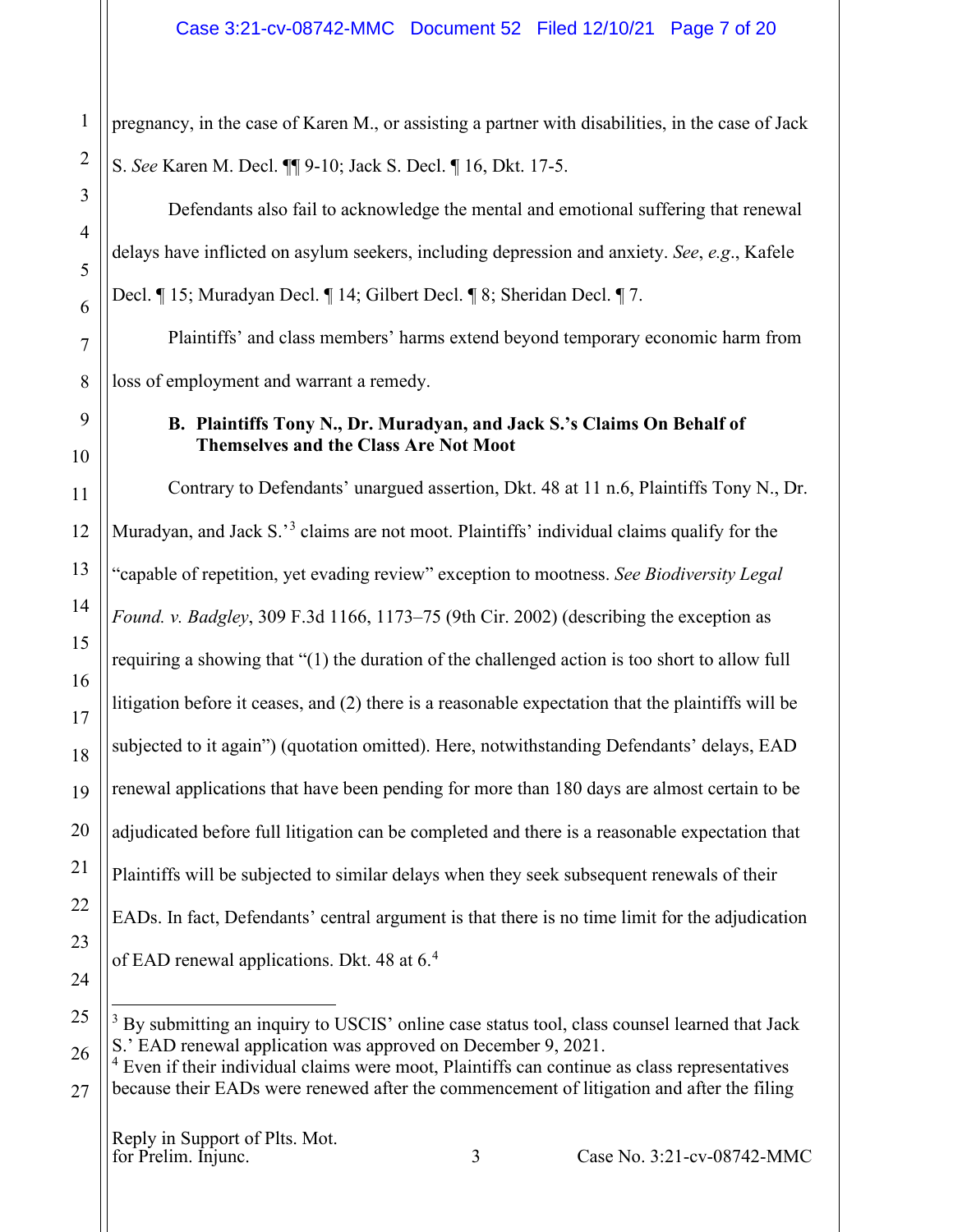## <span id="page-7-0"></span>**C. Plaintiffs Are Likely to Win on the Merits and the Law and Facts Clearly Favor Plaintiffs**

The parties agree that the six-factor *TRAC* test provides the legal framework. Dkt. 48 at 15. From there, the parties part ways. In essence, Defendants maintain that they are under no obligation to adjudicate EAD renewal applications within the automatic extension period or within any period—notwithstanding rules and rulemaking to the contrary—and that the only "rule of reason" necessary is an identifiable application processing system. Dkt. 48 at 11-15. Beyond this, Defendants offer excuses that lack real detail and are largely tied to the COVID-19 pandemic, *see* Nolan Decl. ¶¶ 18-23, Dkt. 48-1, which was in full swing when USCIS stated it was "unnecessary" for asylum applicants to apply for their renewals 90 days in advance because the automatic extension period would "prevent gaps in employment authorization." Removal of 30-Day Processing Provision for Asylum Applicant-Related Form I-765 Employment Authorization Applications, 85 Fed. Reg. 37502, 37509 (June 22, 2020). Finally, Defendants attempt to minimize the prejudice to Plaintiffs and class members as merely "temporary loss of income." Dkt. 48 at 21. Defendants are mistaken. It is unreasonable for USCIS to fail to adjudicate EAD renewal applications within the 180-day automatic extension period, this failure has caused severe harm to Plaintiffs and class members, and Defendants have not identified any higher or competing priority that would suffer if they were forced to complete this ministerial task within the 180-day automatic extension period.

Reply in Support of Plts. Mot.<br>for Prelim. Injunc.

for Prelim. Injunc. 4 Case No. 3:21-cv-08742-MMC

of the motion for class certification, such that their claims relate back to the date of filing of the motion for class certification because the lawsuit involves "inherently transitory claims." *Pitts v. Terrible Herbst, Inc*., 653 F.3d 1081, 1091 (9th Cir. 2011); *see also County of Riverside v. McLaughlin*, 500 U.S. 44, 52 (1991) (collecting cases).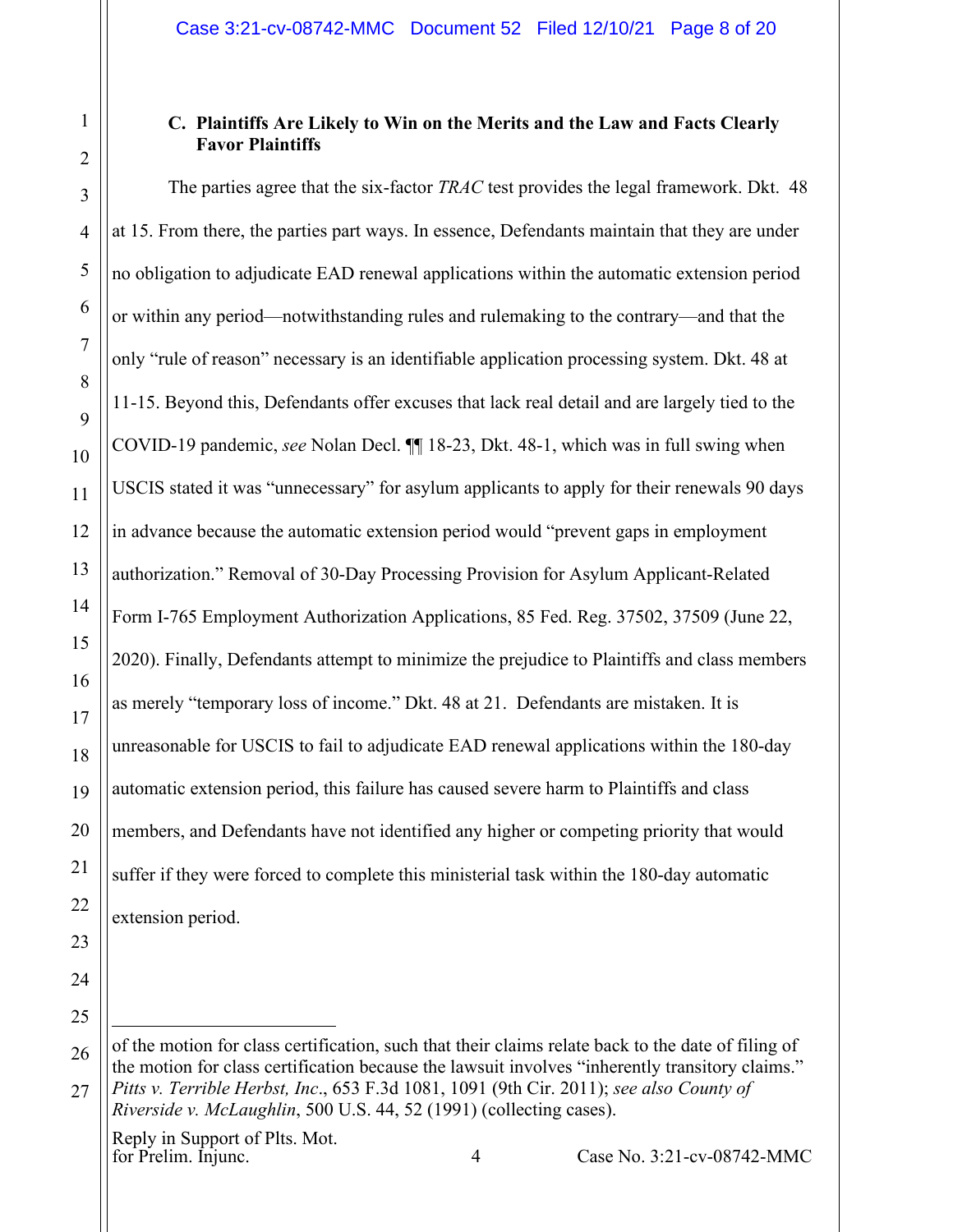#### <span id="page-8-0"></span>1.*TRAC* Factors One and Two

Contrary to Defendants' characterization, an "identifiable rationale" for processing EAD renewal applications does not constitute a "rule of reason." Dkt. 48 at 16. Rather, in this circuit, the "rule of reason" asks "whether the time for agency action has been reasonable." *In re Nat. Res. Def. Council, Inc.*, 956 F.3d 1134, 1139 (9th Cir. 2020). With respect to EAD renewal applications for asylum seekers, the content for the rule of reason comes from USCIS' own notice and comment rulemaking, supported by the sense of Congress, to require adjudication within the 180-day automatic extension. Dkt. 17 at 16-19.

By final rule in November 2016, Defendants eliminated the requirement that it adjudicate EAD applications within 90 days of receipt while simultaneously creating the 180 day automatic extension for "timely" filed applications in order "[t]o prevent gaps in employment for such individuals and their employers." Retention of EB-1, EB-2, and EB-3 Immigrant Workers and Program Improvements Affecting High-Skilled Nonimmigrant Workers, 81 Fed. Reg. 82398, 82405, 82456 (Nov. 18, 2016). USCIS' primary defense against commenters who felt eliminating the 90-day processing requirement was unreasonable was the protection afforded by the automatic extension. *Id.* at 82456. In addition, Defendant DHS stated that it was "committed to current processing timeframes and expects to adjudicate Form I–765 applications within 90 days." *Id.* at 82462.

Despite the elimination of the 90-day processing time for all EADs, there remained a regulation that guaranteed continuity of employment authorization for asylum seekers who applied for renewal of their employment authorization, so long as their renewal application was received 90 days before expiration. Former 8 C.F.R. § 208.7(d) (1997) instructed asylum applicants that "[i]n order for employment authorization to be renewed before its expiration,

Reply in Support of Plts. Mot.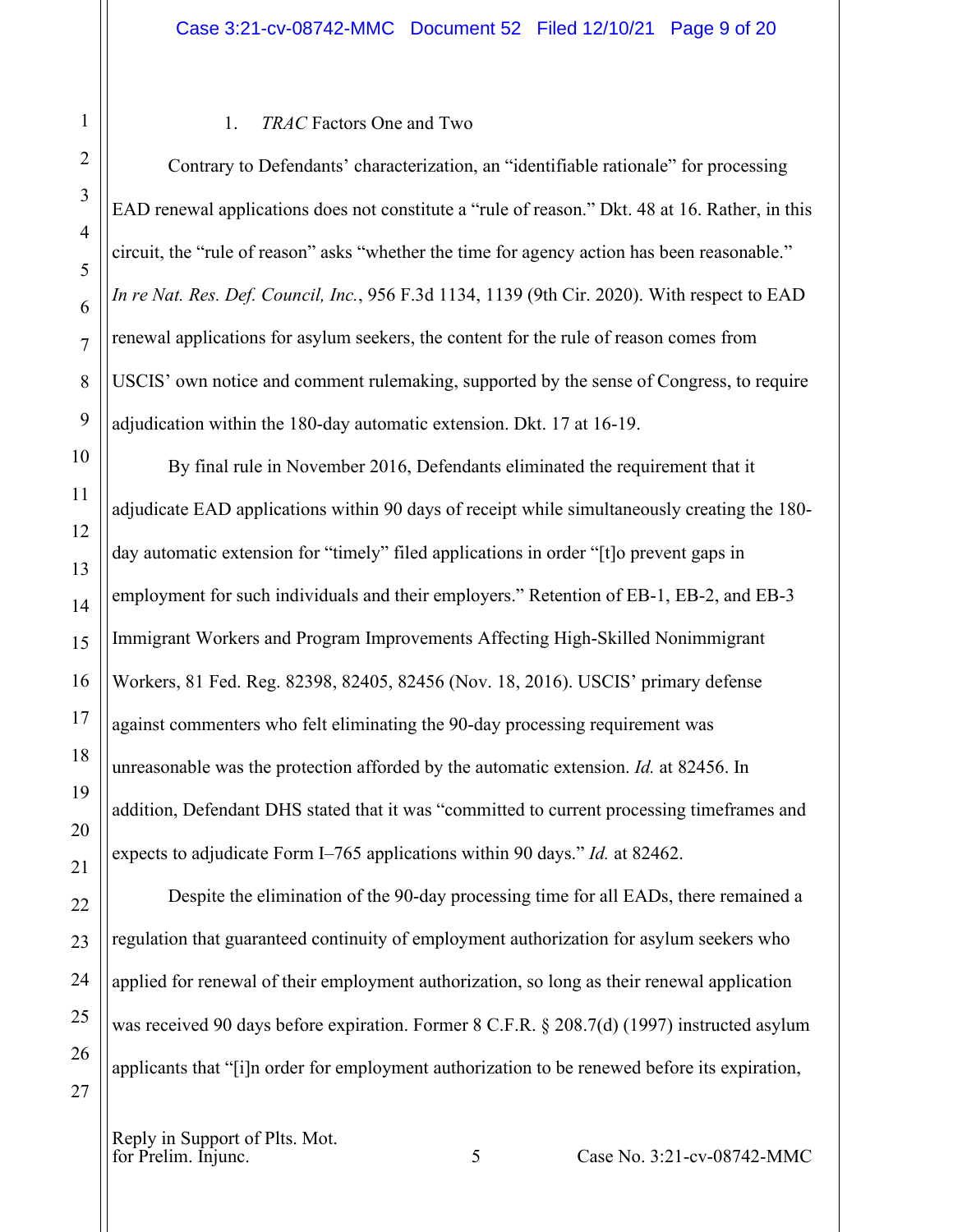the application for renewal must be received by the [INS, subsequently USCIS] 90 days prior to expiration of the employment authorization."

But in June 2020—during the height of the COVID-19 pandemic— Defendants eliminated as "unnecessary" the requirement that asylum seekers file their renewal applications 90 days in advance in order to maintain their employment authorization. Removal of 30-Day Processing Provision for Asylum Applicant-Related Form I-765 Employment Authorization Applications, 85 Fed. Reg. 37502, 37509 (June 22, 2020). USCIS reasoned that the 90-day deadline was unnecessary "[b]ecause [the 180-day automatic extension] effectively prevents gaps in work authorization." *Id.* In response to comments, Defendants similarly stated that there was no "need to set an adjudicative timeframe," especially given the protection provided by the automatic extension. [5](#page-9-0) *Id.* at 37524. Thus, according to Defendants themselves, the reasonable time for adjudicating renewal applications is—if not the promised 90 days—then adjudication within the 180-day automatic extension.

This timeframe is entirely reasonable. It is consistent with, and supported by, the sense of Congress that "an immigration benefit application" should be adjudicated within 180 days, 8 U.S.C. § 1571(b), and even the underlying asylum application should be processed within that time, 8 U.S.C. § 1158(d)(5)(A)(iii). *See Doe v. Risch*, 398 F. Supp. 3d 647, 657 (N.D. Cal. 2019). [6](#page-9-1)

Reply in Support of Plts. Mot.<br>for Prelim. Injunc.

1

2

3

4

5

6

7

8

9

10

11

12

13

14

15

16

17

18

19

20

21

22

23

24

for Prelim. Injunc. 6 Case No. 3:21-cv-08742-MMC

<span id="page-9-1"></span><span id="page-9-0"></span><sup>25</sup> 26 27  $5$  Contrary to Defendants' arguments, Dkt. 48 at 20, the fact that Defendants found it unnecessary to issue another new rule setting an adjudicatory timeframe from receipt to decision does not undermine the rule of reason supported by the rulemaking it did issue. <sup>6</sup> Defendants' attempt to distinguish *Risch* is unavailing. There, as here, "[t]here is no congressionally-mandated timetable" for adjudicating the relevant application, nevertheless the sense of Congress "tip[s]" the second *TRAC* factor in Plaintiffs' favor. *Id.*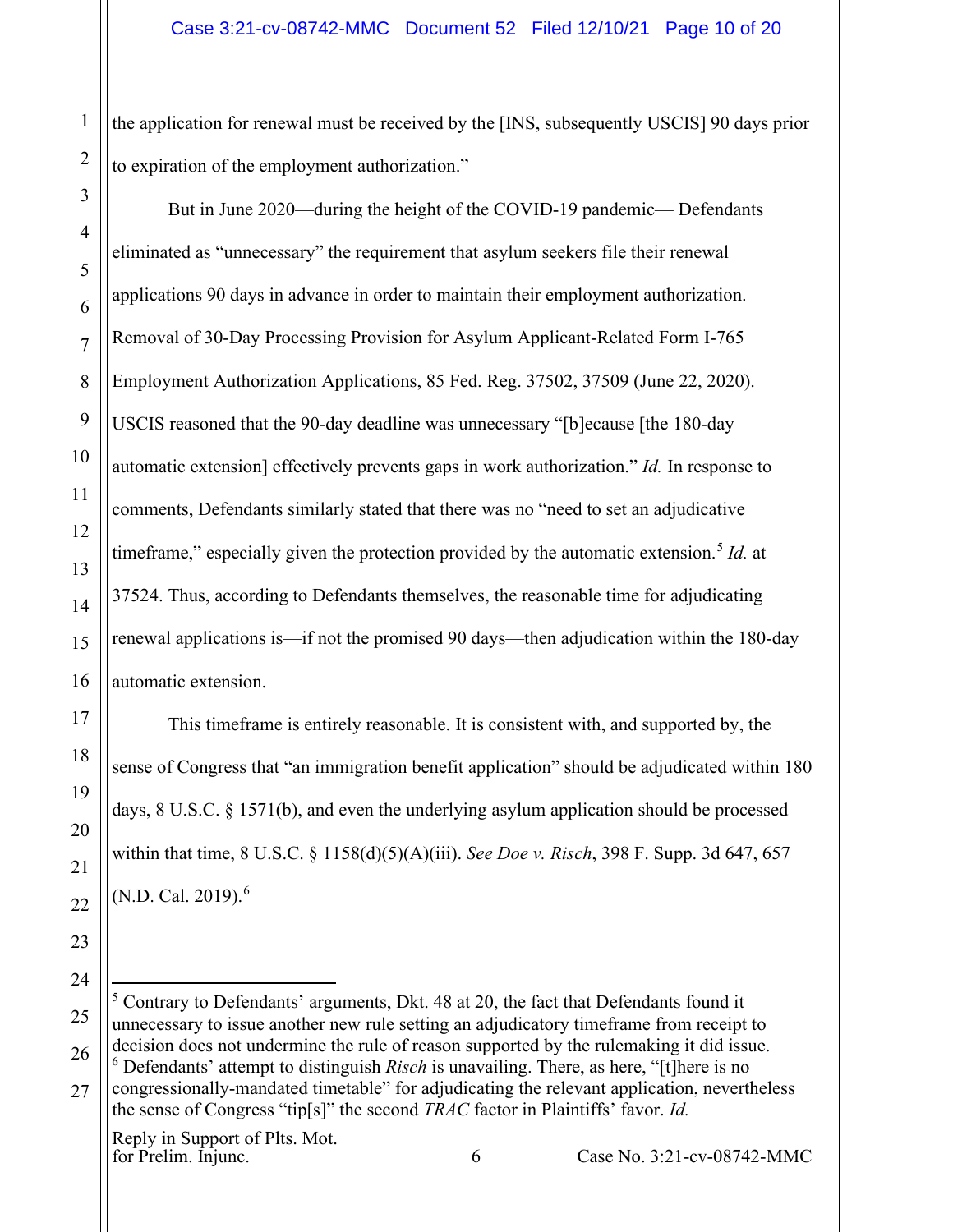Defendants have two primary responses to this rule of reason. Neither have merit. First, Defendants dismiss the content of its own rulemaking as "informal agency pronouncement[s]" that "lack the force of law." Dkt. 48 at 19-20. But Defendants misconstrue Plaintiffs' legal claims. Plaintiffs are not arguing that Defendants have unlawfully withheld action under the APA. *See South Carolina v. United States*, 907 F.3d 742, 755 (4th Cir. 2018) (citing *Cobell v. Norton*, 240 F.3d 1081, 1096 (D.C. Cir. 2001)) (noting that where "[t]he applicable statute contained 'no deadlines'" it should be analyzed for unreasonable delay and not the unlawful withholding of action); *see also Rosario v. U.S. Citizenship & Immigr. Servs.*, 365 F. Supp. 3d 1156, 1160–61 (W.D. Wash. 2018) (citing *Biodiversity Legal Found.* , 309 F.3d 1166). Rather, the law Plaintiffs seek to enforce is the prohibition against unreasonable delay under the Mandamus Act, 28 U.S.C. § 1361, or the APA, 5 U.S.C. §§ 555(b), [7](#page-10-0)06(1). Dkt. 8  $\P$  10, 114-124.<sup>7</sup> To determine whether that delay is unreasonable, this Circuit applies the *TRAC* factors which require, among other things, courts to determine the "rule of reason" governing the adjudicatory timeframe. *See In re Nat. Res. Def. Council, Inc.*, 956 F.3d at 1139. Defendants' own rulemaking is clearly relevant to that determination. *See Rosario*, 365 F. Supp. 3d at 1161-62 (holding alternatively that a regulation may provide the content for a rule of reason). Rulemaking and its contents are not merely "informal agency pronouncements." Dkt. 48 at 20. They constitute the "reasoned decisionmaking" required to issue a final rule and are necessary to meet Defendants' obligation to "articulat[e] a satisfactory explanation for its action." *Motor Vehicle Mfrs. Assn. of U.S., Inc. v.* 

1

2

3

4

5

6

7

8

9

10

11

12

13

14

15

16

17

18

19

20

21

22

23

<span id="page-10-0"></span><sup>25</sup> 26 <sup>7</sup> Defendants' cited cases are irrelevant. In *Scales v. INS*, 232 F.3d 1159, 1166 (9th Cir. 2000), the Ninth Circuit rejected the INS' claim that an interpretation in the Foreign Affairs Manual (FAM) was entitled to *Chevron* deference. In *W. Radio Servs. Co. v. Espy,* 79 F.3d 896, 900 (9th Cir. 1996), the plaintiff argued that an agency manual and handbook had "the

<sup>27</sup> independent force and effect of law" requiring overturning an agency action. In neither case was the court of appeals considering whether agency delay was unreasonable.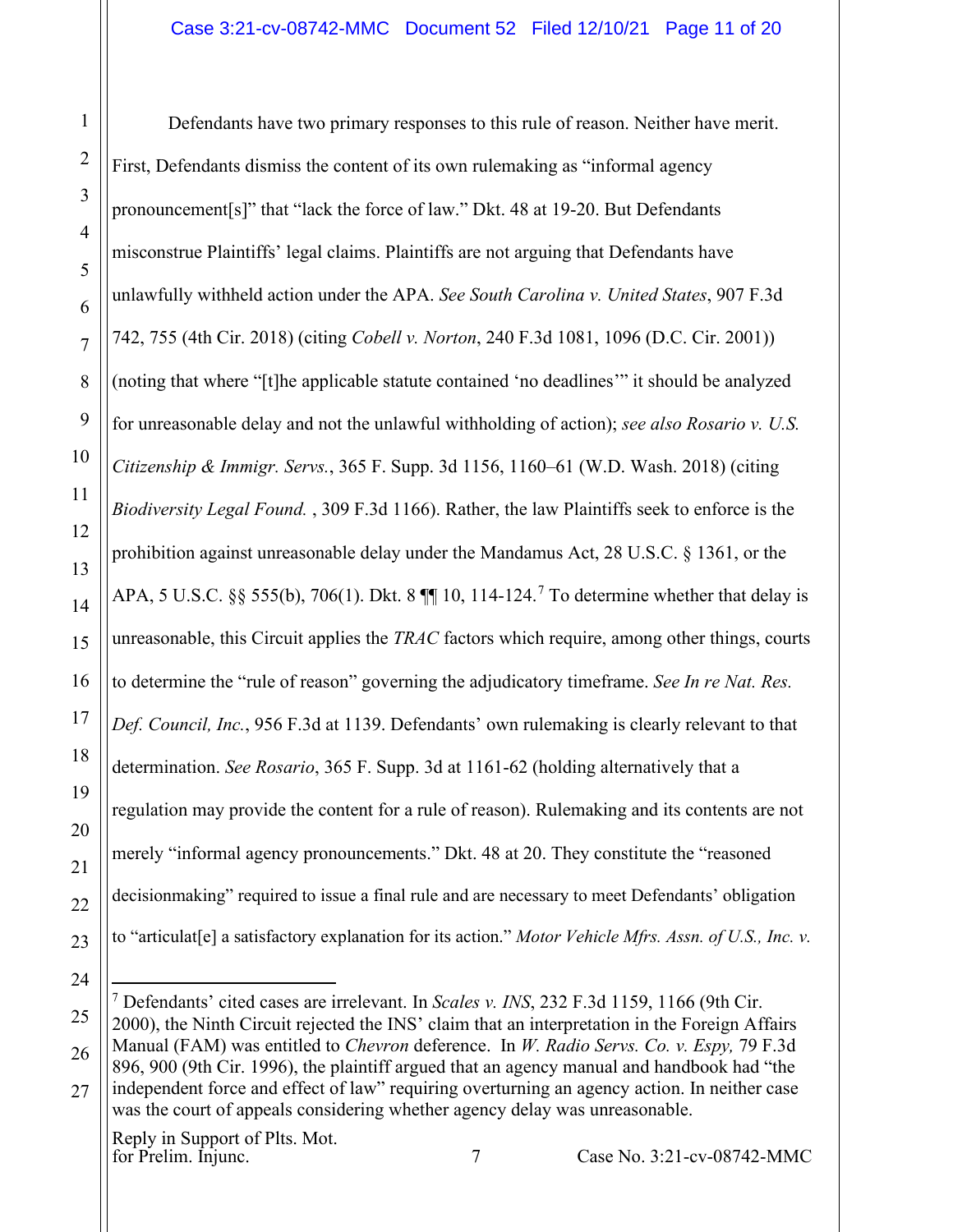2 *State Farm Mut. Auto. Ins. Co*., 463 U.S. 29, 43, 52 (1983). It is disingenuous for the agency to argue that its rulemaking cannot provide the content for a rule of reason.

Defendants' second attack on their own rule of reason—arguing that the agency intended to caveat the protection provided by the automatic extension by also requiring applicants to file some variable, unspecified time in advance of expiration—is likewise unavailing. Dkt. 48 at 20. The only rationale DHS offered to justify eliminating the requirement and protection afforded at 8 C.F.R. § 208.7(d) (1997) was that it was rendered "unnecessary" by the automatic extension at 8 C.F.R. § 274a.13(d). 85 Fed. Reg. at 37509. Defendants' proposed reading of the rulemaking—that the agency meant the automatic extension would protect against gaps in work authorization only so long as applicants also filed sufficiently in advance of the EAD's expiration (sometimes even more than 90 days in advance, as was the case for Plaintiff Tony N. $^{8}$  $^{8}$  $^{8}$ )—is contrary to the agency's stated rationale that the automatic extension itself made advance filing "unnecessary . . . to prevent gaps in employment authorization."<sup>[9](#page-11-1)</sup> *Id.* Moreover, the Court should not embrace Defendants'

1

3

4

5

6

7

8

9

10

11

12

13

14

15

16

17

<span id="page-11-0"></span>18

Reply in Support of Plts. Mot.<br>for Prelim. Injunc.

 $8$  Tony N. Decl.  $\P$  4.

<span id="page-11-1"></span><sup>19</sup> 20 21 22 23 24 25 26 27  $9$  Defendants seize upon the final clause of the sentence that follows DHS' stated rationale for rulemaking. Dkt. 48 at 20. That sentence reads in full: "In order to receive the automatic extension, applications may be filed before the employment authorization expires, though it is advisable to submit the application earlier to make allowance for the time it takes for applicants to receive a receipt acknowledging USCIS' acceptance of the renewal application, which can be used as proof of the extension, and to account for current Form I–765 processing times." 85 Fed. Reg. at 37509. As discussed above, this final phrase cannot be read to undo the rationale for the rulemaking and, given the context, does not advise applicants that they may actually be required to file significantly in advance of expiration in order to benefit from the protection from employment lapses that the agency has just asserted the automatic extension provides. This is especially true in a rulemaking where the agency affirmatively removed an advance filing requirement. Moreover, Defendants' argument that an applicant's review of "current processing times" reliably provides notice of the need for advance filing, Dkt. 48 at 20, is belied by the fact that such processing times do not reveal how long it will take USCIS to adjudicate a newly filed application, as shown by the facts of this case. *See* Kafele Decl. ¶ 21.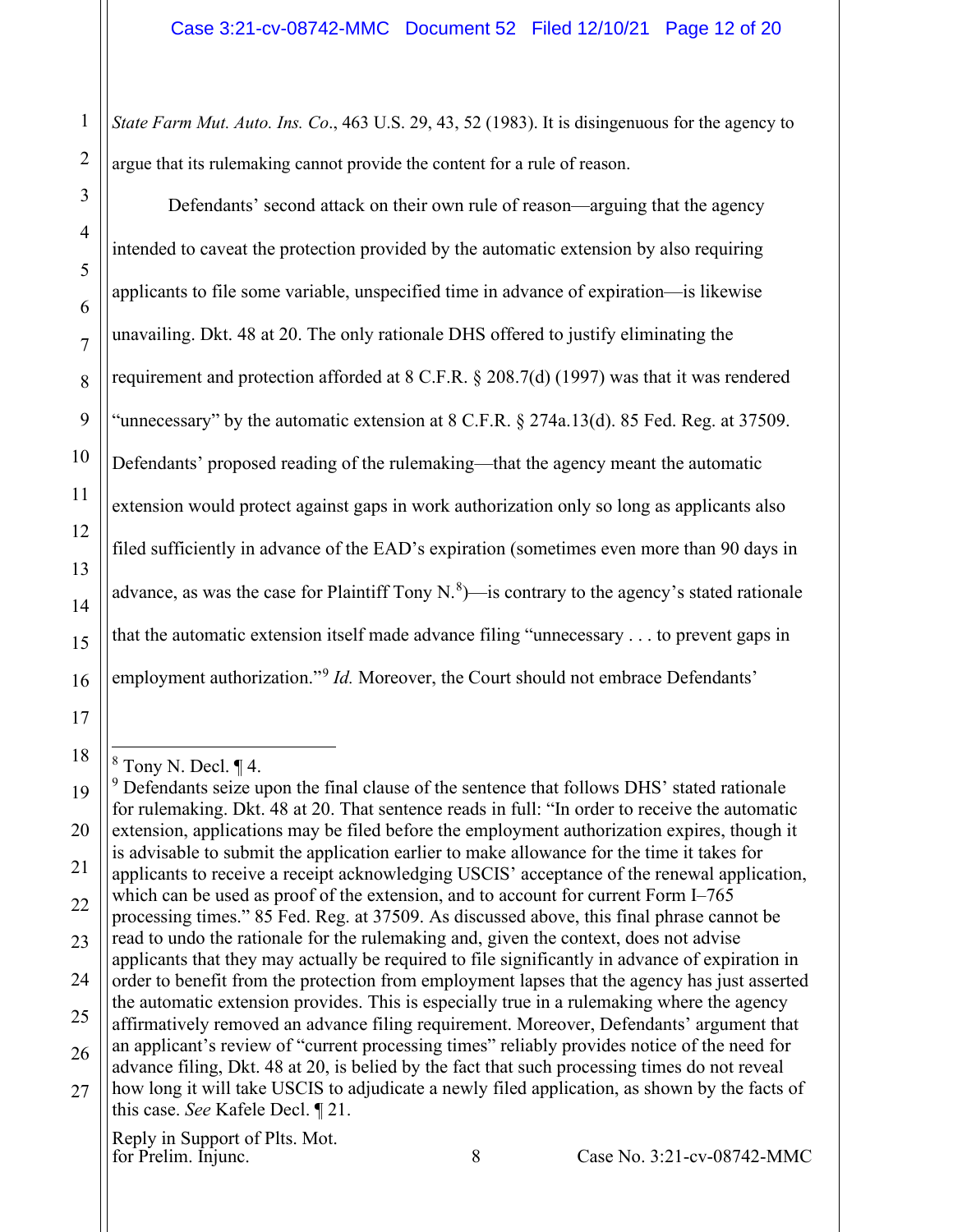suggestion that notwithstanding this "reasoned decisionmaking," *Allentown Mack Sales & Serv., Inc. v. Nat'l Labor Rels. Bd.*, 522 U.S. 359, 374 (1998), Defendants "kn[ew] full well" that this was untrue. Dkt. 48 at 20. This overstates the record. 85 Fed. Reg. at 37524 (stating that certain cases "may occasionally pend longer than 180 days due to unusual facts or circumstances or applicant-caused delays" and pointing to processing times for EAD applications excluding those filed by asylum applicants).<sup>[10](#page-12-0)</sup> But even if it were accurate, it simply cannot be the case that the agency's own misrepresentation vitiated its stated rule of reason, especially given that advocates relied on the rulemaking. *See* Kafele Decl. ¶ 23: Reddy Decl. ¶ 27; *see also Encino Motorcars, LLC v. Navarro*, 579 U.S. 211, 136 S. Ct. 2117, 2125–26 (2016).

Not only do Defendants fail to undermine Plaintiffs' position on the rule of reason, they also fail to identify an adequate substitute. Defendants describe their proposed rule of reason in two parts. First, they outline the process of adjudicating EAD renewal applications for asylum seekers. Dkt. 48 at 16-17. But that process does not speak to the relevant question of timeliness, and is, rather, a tautology. In fact, the process does not prioritize speed, because applications are assigned to Service Centers based on the state of residence, not the capacity of the particular Service Center, *see* Nolan Decl. ¶ 14, leading to discrepancies in processing times across regions, *see* Dkt. 8 ¶¶ 58-60. Otherwise, the description of the adjudication process reveals almost nothing about how long it should reasonably take to adjudicate these applications. Notably, USCIS has previously identified a completion rate of on average .2 hours (or 12 minutes) to adjudicate a Form I-765. Fee Schedule and Changes to

<span id="page-12-0"></span><sup>&</sup>lt;sup>10</sup> In addition, "unusual facts" and "applicant-caused delays" are accounted for in Plaintiffs' class definition, which excludes time related to Requests for Evidence (RFEs). Dkt. 16 at 10- 11.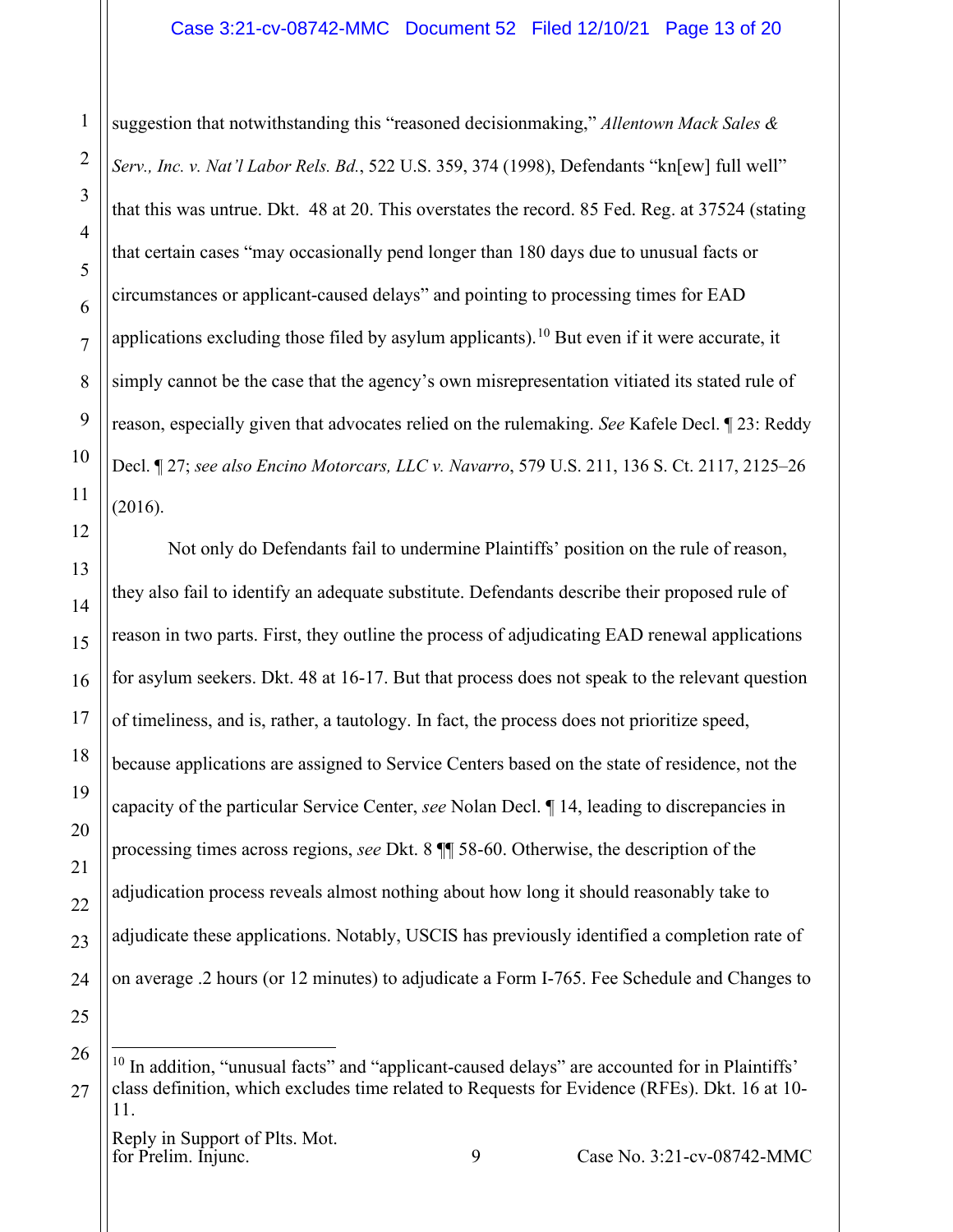Certain Other Immigration Benefits, 84 Fed. Reg. 62280, 62292 (Nov. 14, 2019) (proposed rule).

Next, Defendants provide a series of excuses for their admitted delays. Dkt. 48 at 17; Nolan Decl. ¶¶ 18-23. These excuses fall within three buckets, none of which justify or adequately explain USCIS' delays:

(1) Defendants point to the closure of Application Support Centers, where biometrics are collected, due to the COVID-19 pandemic, and other biometrics-related delays. Nolan Decl.  $\P$  18, 22-23. But it is entirely unclear whether any significant number of class members require biometrics appointments sufficient to account for the challenged delays, because members of CASA and ASAP (who collectively number over 280,000<sup>[11](#page-13-0)</sup>) do not and neither do many (if not most) applicants who have previously submitted biometrics (a requirement for an asylum application<sup>12</sup>). *Id.*  $\P\P$  6, 8, 18, 23 (noting "minimal delay" where a new biometrics appointment is not necessary).

(2) Defendants point to a hiring freeze at USCIS because of a 50% drop in receipts due to the COVID-19 pandemic. *Id.* ¶ 19. But USCIS has failed to identify how many (if any) positions were left unfilled due to the hiring freeze, how long those positions were left unfilled, and whether those positions were necessary to timely process EAD renewal applications for asylum applicants. *See id*. USCIS has also left unanswered why an application backlog developed when there was an overall 50% reduction in receipts and significantly fewer EAD renewal applications from asylum applicants. *See id*. ¶¶ 19, 21.

Reply in Support of Plts. Mot.<br>for Prelim. Injunc.

for Prelime. 10 Case No. 3:21-cv-08742-MMC

<span id="page-13-0"></span><sup>11</sup> Reddy Decl. ¶ 6 (ASAP has 185,000 members); *Casa de Maryland, Inc. v. Wolf*, 486 F. Supp. 3d 928, 941 (D. Md. 2020) (CASA has over 100,000 members).

<span id="page-13-1"></span> $12$  Instructions for Form I-589, Application for Asylum and Withholding of Removal, 8 (Aug. 25, 2020), https://www.uscis.gov/sites/default/files/document/forms/i-589instr.pdf.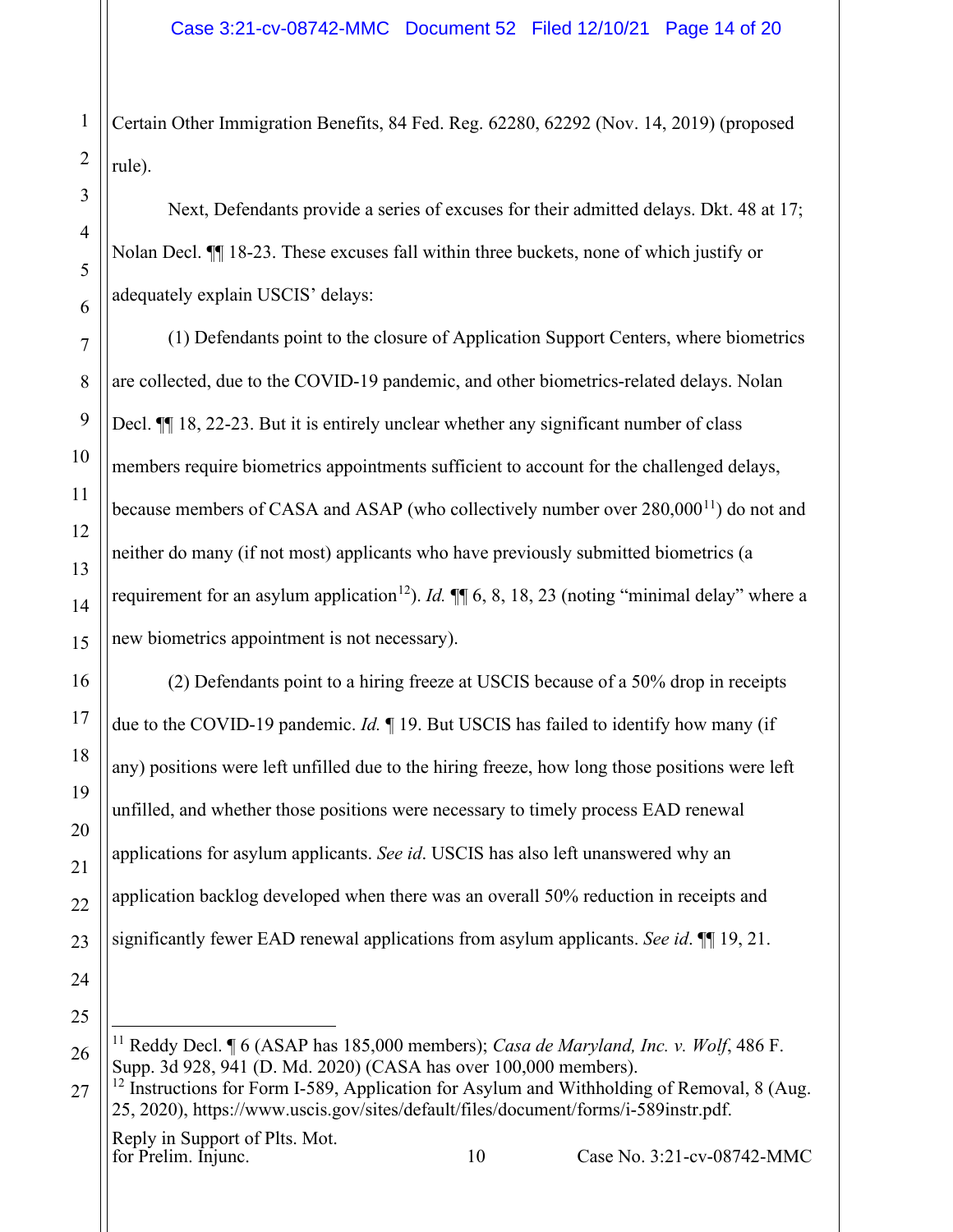(3) Defendants point to an increase in EAD renewal applications in the Spring of 2021. *Id.* ¶ 21. But while USCIS notes a spike in cases in March and April 2021, the numbers have since leveled off as compared to the pre-pandemic number of applications. *See id.*

Thus, none of this adequately explains the drastic increase in processing times for EAD renewal applications filed in or after December 2020. *See* Kafele Decl. ¶¶ 16-21. Nor does it establish that the agency has taken all reasonable steps to address these delays. *See*  U.S. Gov't Accountability Off. (GAO), GAO-21-529, *U.S. Citizenship and Immigration Services: Actions Needed to Address Pending Caseload* 24-38 (Aug.

2021), https://www.gao.gov/assets/gao-21-529.pdf (USCIS "has not implemented the plans or identified the resources and funding that would be needed to address the pending caseload" and has not established timeliness performance metrics). Moreover, to the extent the agency blames COVID-19 for these delays, it is notable that in June 2020—three months into the pandemic—Defendants assured the public that the 180-day automatic extension would protect against gaps in employment authorization and filing 90 days in advance of expiration was unnecessary. 85 Fed. Reg. at 37509 (published June 22, 2020). For these reasons, *TRAC* factors one and two weigh in Plaintiffs' favor.

## <span id="page-14-0"></span>2.*TRAC* Factor Four

Defendants do not refute Plaintiffs' position that an EAD application is inherently a high priority for prompt adjudication. *See* Dkt. No. 17 at 20-21. Rather, they assert, without citation, that class-wide relief would impact other competing priorities. Dkt. No. 48 at 20-21. With no factual evidence to support this conclusion, the Court should reject it. As discussed above, Defendants have not established that they have taken all reasonable steps to address delays in EAD renewal applications such that other higher priorities would *necessarily* be

Reply in Support of Plts. Mot.<br>for Prelim. Injunc.

1

2

3

4

5

6

7

8

9

10

11

12

13

14

15

16

17

18

19

20

21

22

23

24

25

26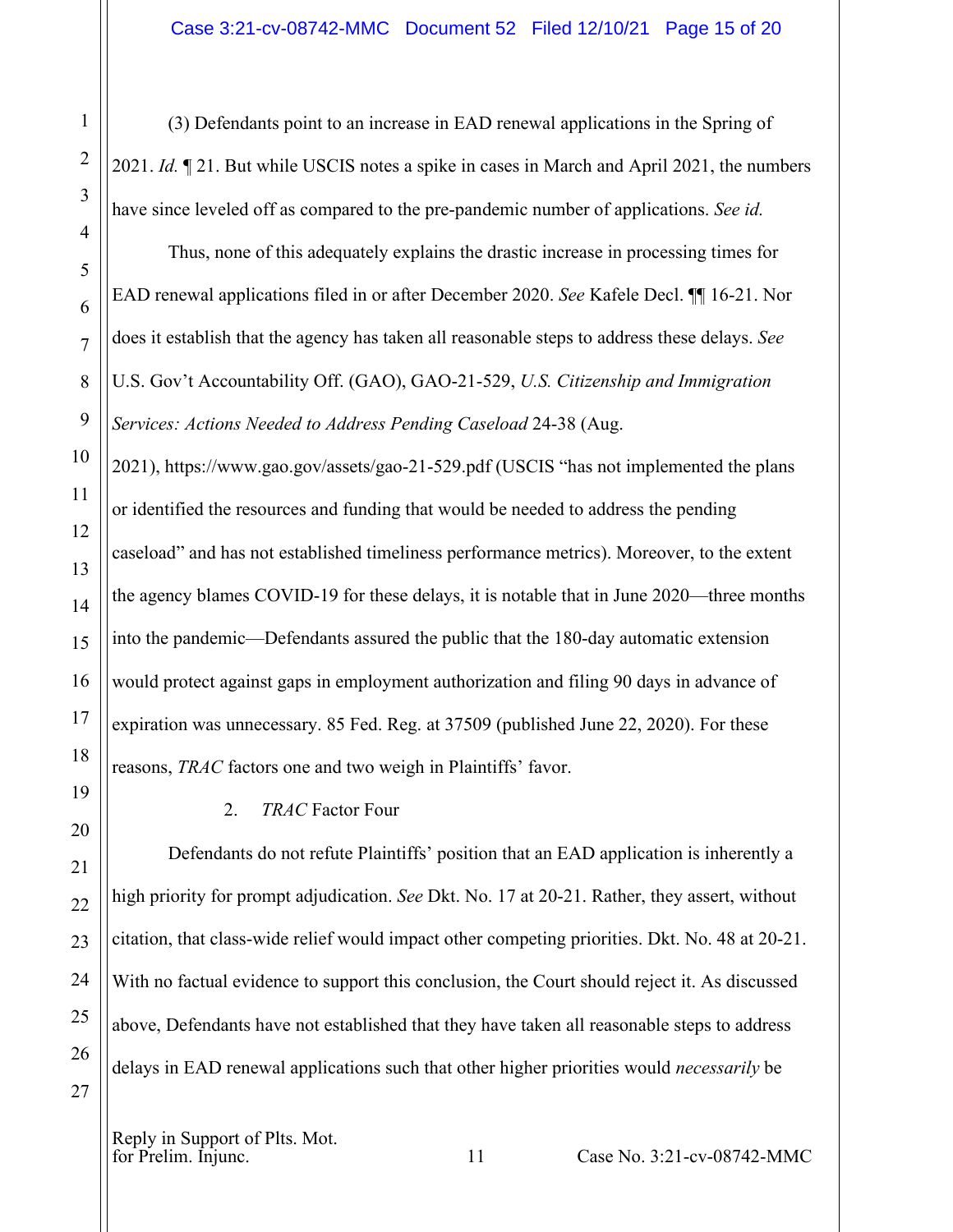significantly impacted. *See supra* Part II.C.1. Moreover, the agency's discretion to manage its own resources does not cancel its obligations under the Mandamus Act or the APA to adjudicate in a reasonable amount of time. "Taken to its logical conclusion, the Government's argument would eliminate federal judicial review of any agency action and wipe the APA off the books." *Barrios Garcia v. U.S. Dep't of Homeland Sec.*, 14 F.4th 462, 489 (6th Cir. 2021). [13](#page-15-1) Thus *TRAC* factor four weighs in favors of timely adjudicating these high priority EAD applications.

1

2

3

4

5

6

7

8

9

10

11

12

13

14

15

16

17

18

19

20

21

22

23

24

<span id="page-15-1"></span>25

<span id="page-15-0"></span>3.*TRAC* Factors Three and Five

Defendants characterize Plaintiffs' harm as mere economic harm involving a temporary loss of income. Dkt. 48 at 21. But as discussed at length above, this is a mischaracterization of the serious harm Plaintiffs and class members suffer due to Defendants' failure to adjudicate within the automatic extension period. *Supra* Part II.A. Courts have found that these types of harms weigh in favor of plaintiffs when evaluating the third and fifth TRAC factors, including in class actions (notwithstanding the inherent variation in degree of harm between class members<sup>14</sup>). *See Rosario*, 365 F. Supp. 3d at 1162 (finding the *TRAC* factors supported a class-wide permanent injunction and that *TRAC* factors three and five "strongly weigh in favor of an injunction" because "[a]sylum seekers are unable to obtain work when their EAD applications are delayed and consequently, are unable to financially support themselves or their loved ones"); *Santillan v. Gonzales*, 388 F. Supp. 2d 1065, 1084 (N.D. Cal. 2005) (holding the *TRAC* factors weighed

 $13$  There is also no merit to Defendants' argument that the timely processing of named Plaintiffs' EAD applications would harm other class members, Dkt. 48 at 21, especially given USCIS' previous representations that it takes 12 minutes to adjudicate such

<sup>26</sup> applications. 84 Fed. Reg. at 62292.

<span id="page-15-2"></span><sup>27</sup>  $14$  To the extent Defendants argue that some class members may never suffer any injury at all, Plaintiffs discuss standing in their reply in support of class certification.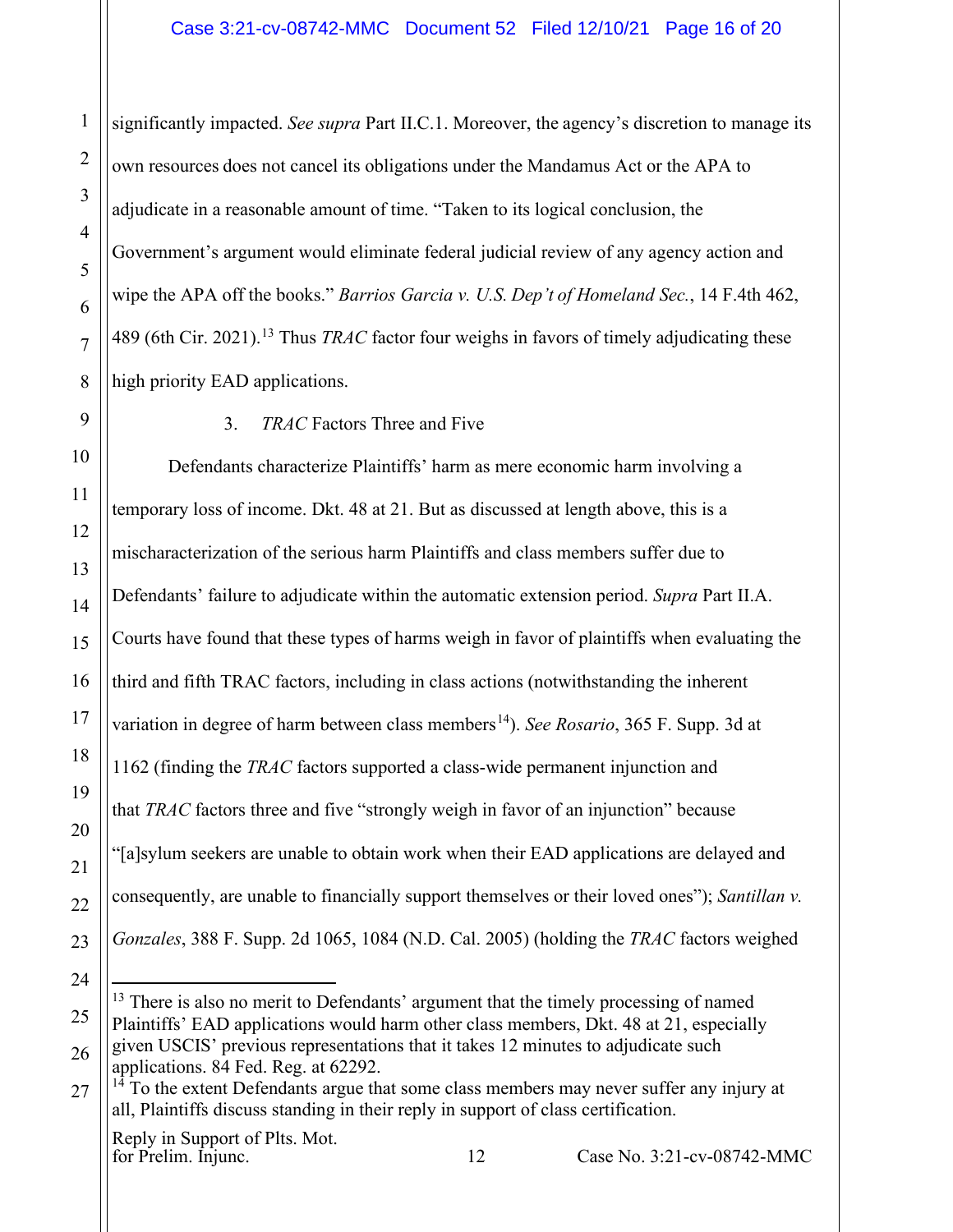in favor of class-wide relief, including *TRAC* factors three and five, "where the failure to present documentation [of legal permanent resident status] precludes lawful employment and obtaining certain state benefits").

<span id="page-16-0"></span>4.*TRAC* Factor Six

Defendants misinterpret the sixth *TRAC* factor and argue that it favors them. *TRAC*  factor six, to the extent it constitutes a factor at all, merely states that the absence of bad faith does not weigh against a plaintiff, but does not support the assertion that good faith does. *See Latifi v. Neufeld*, No. 13-CV-05337-BLF, 2015 WL 3657860, at \*8 (N.D. Cal. June 12, 2015) (declining to find *TRAC* six weighed in defendant's favor even though "USCIS is diligently processing applications pursu[ant] to applicable policy"). Moreover, as evidence of their good faith, Defendants state that they have reduced the ASC appointment backlog, Dkt. 48 at 22, but do not explain what, if any, effect this reduction may have on the backlog of EAD renewals, particularly when many class members do not need to attend an ASC appointment. *See* Nolan Decl. ¶¶ 6, 8, 18. Thus, judicial intervention remains necessary despite any purported good faith on the part of Defendants and the sixth TRAC factor is neutral.

### <span id="page-16-1"></span>**D. The Balance of the Equities and Public Interest Favor Preliminary Injunctive Relief**

To claim that these requirements favor them, Defendants ignore the damage caused by imminent or actual interruption of work authorization and that Plaintiffs seek to require USCIS to adjudicate within an existing timetable for adjudication. Dkt. 48 at 23. Plaintiffs have amply demonstrated the harm they and the class they seek to represent suffer when work authorization is not adjudicated within the 180-day auto-extension period. *See supra* Part II.A. Contrary to Defendants' claim, Dkt. 48 at 23-24, Plaintiffs are not asking that their

for Prelime. 13 Case No. 3:21-cv-08742-MMC

1

2

3

4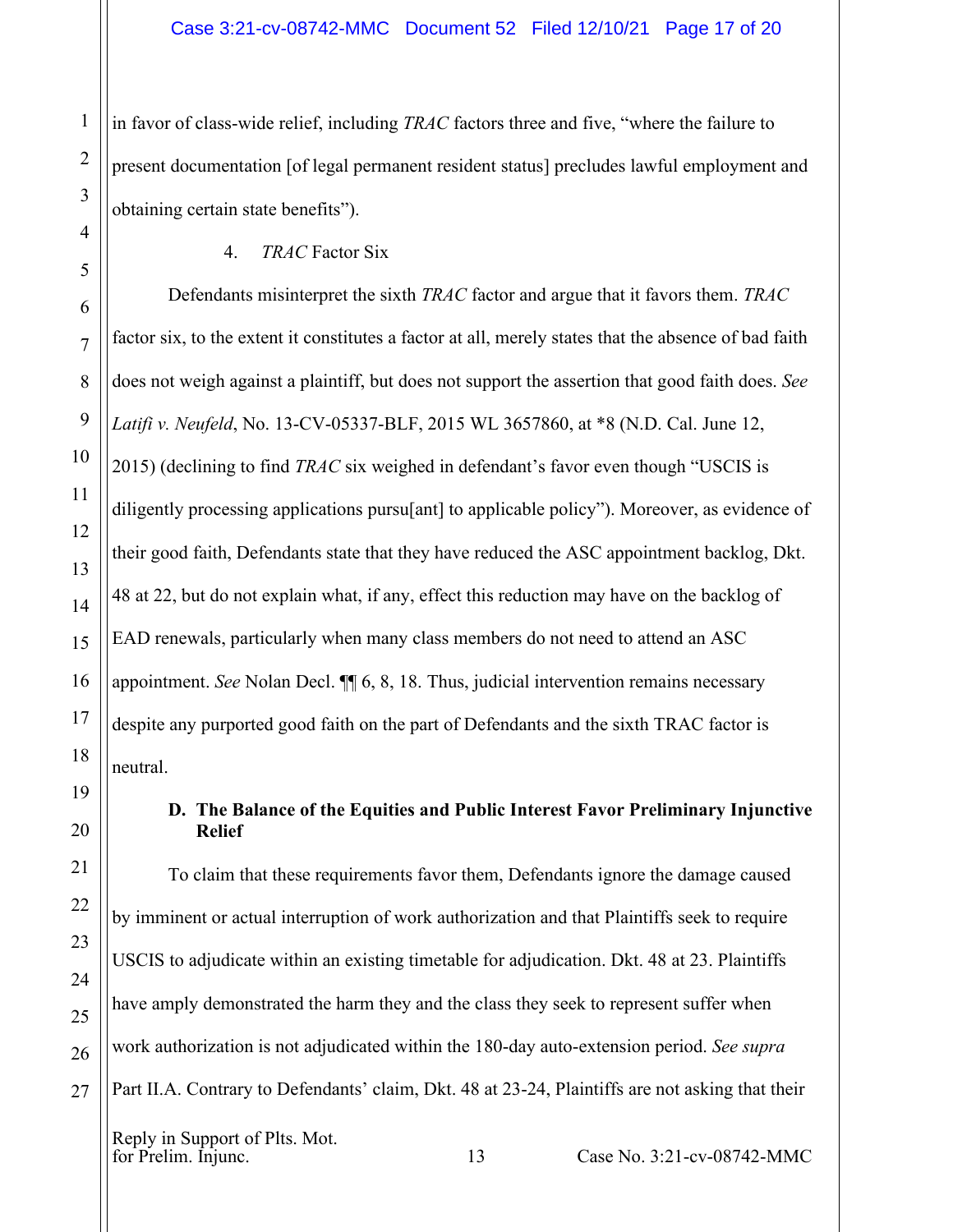applications be adjudicated before other pending applications or asking this Court for a mandatory injunction imposing a timeframe not recognized by the agency. The relief requested is that USCIS adjudicate all EAD renewal applications by asylum seekers within the rule of reason. *See supra* Part II.C.1. Defendants' unsupported claim of "scarce resources," Dkt. 48 at 23, also does not outweigh the harm caused by the adjudication delay. In *Zhou v. FBI*, the court rejected the government's "limited resources" excuse: "It is not the aggrieved applicants [for permanent residence] who have created this problem, and it would not be appropriate for the courts to shift the burdens [of lack of sufficient resources] onto the shoulders of individual immigrants." No. 7-cv-238-PB, 2008 WL 2413896, at \*7 (D.N.H. June 12, 2008).

Moreover, it is self-evident that when the United States is experiencing a labor shortage, the public interest is served when all workers, including asylum seekers, experience a continuity of employment. *See* U.S. Bureau of Labor Statistics, Job Openings and Labor Turnover Report—October 2021, Economic News Release (Dec. 8, 2021), https://www.bls.gov/news.release/jolts.nr0.htm and Compl. 1 3, Dkt. 8 (for the DOL Aug.

2021 report) (reporting an increase in the number of job openings to 11 million as of October 31, 2021 from 10.4 million in August 2021).

## **E. The Relief Requested is Prohibitory**

<span id="page-17-0"></span>Defendants' argument that Plaintiffs seek a mandatory injunction relies on their erroneous claim that Plaintiffs ask the agency to do something new. Dkt. 48 at 14. Plaintiffs' requested relief is instead analogous to the relief requested by the plaintiffs in *Ariz. Dream Act Coal. v. Brewer*, 757 F.3d 1053 (9th Cir. 2014) ("*ADAC*"). The *ADAC* plaintiffs asked the court to enjoin a new policy under which DACA recipients would be ineligible for

Reply in Support of Plts. Mot.<br>for Prelim. Injunc.

1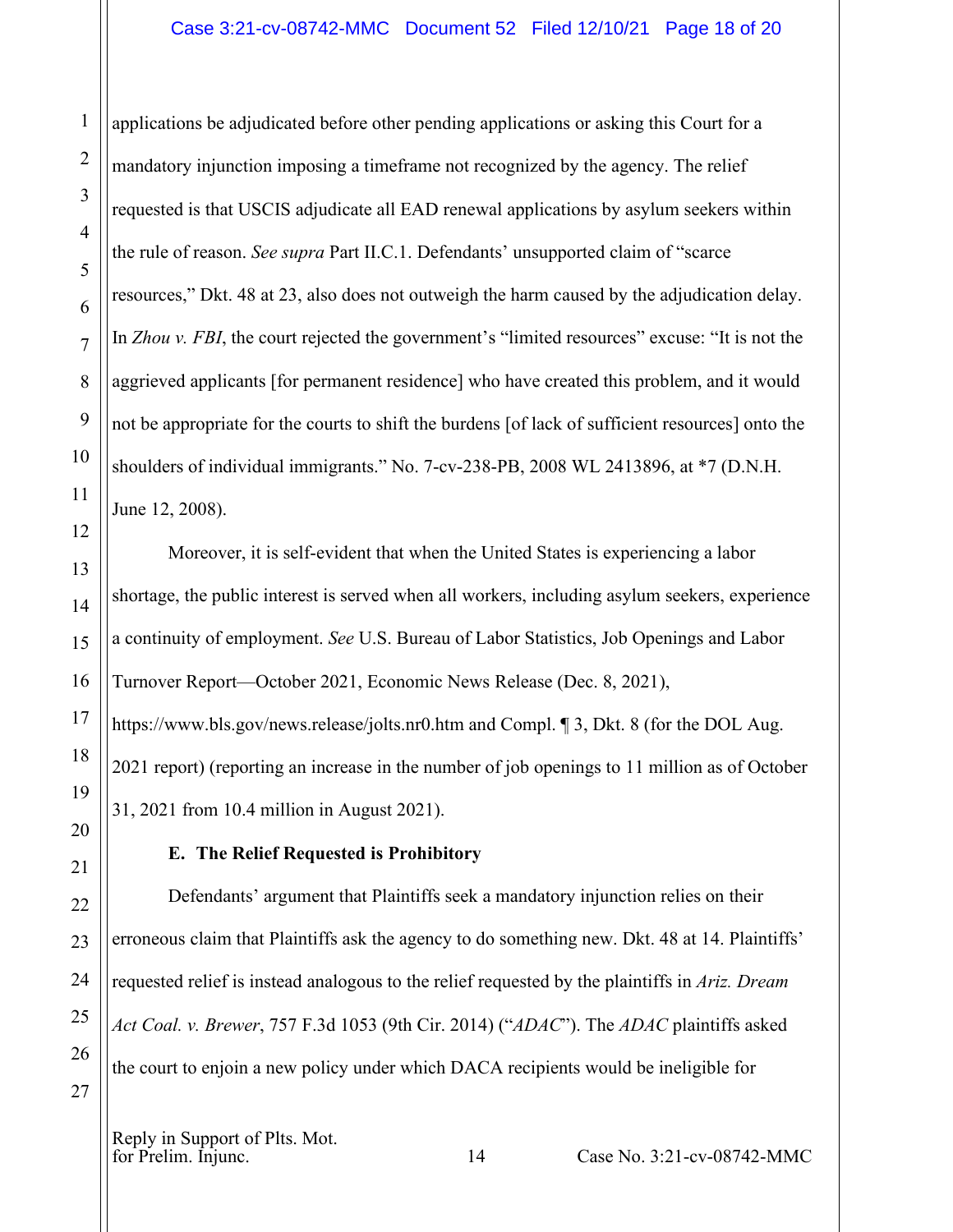drivers' licenses and return to the prior policy. *Id*. at 1061. Here, plaintiffs ask this Court to enjoin USCIS' deviation from its prior recognition that renewal EADs are to be adjudicated within the 180-day auto-extension period. *Supra* Part II.C.1; Dkt. 17, 17-18. For those asylum seekers who have lost their employment authorization, Plaintiffs seek to put them back in the position they were before their work authorization expired, and for those who are imminently about to lose their work authorization, it would ensure that the status quo is maintained. The relief requested is prohibitory because an injunction returns USCIS to adjudicating within the 180-day automatic extension time period rather than mandating the agency to take new, affirmative action. *ADAC*, 757 F.3d at 1061 (prohibitory injunction); *Marlyn Nutraceuticals, Inc. v. Mucos Pharma GmbH & Co.,* 571 F.3d 873, 879 (9th Cir. 2009) (mandatory injunction because recall and restitution went beyond the parties' prior position); *Garcia v. Google, Inc.,* cited by Defendants, Dkt. 48 at 14, is distinguishable because the injunction required Google to take affirmative action by removing from the Internet any upload of a film that included the plaintiff. 786 F.3d 733, 740 (9th Cir. 2015) (en banc).

Although Plaintiffs seek a prohibitory injunction, they also meet the higher standard for a mandatory injunction as they seek to avoid "extreme or very serious damage," *Marlyn Nutraceuticals*, 571 F.3d at 879, and the law and facts are clearly on their side. *Supra* Part II.A, C.

#### <span id="page-18-0"></span>**III. CONCLUSION**

For the foregoing reasons, the Court should grant Plaintiffs' motion for a preliminary injunction and provisional class certification.

Reply in Support of Plts. Mot.<br>for Prelim. Injunc.

1